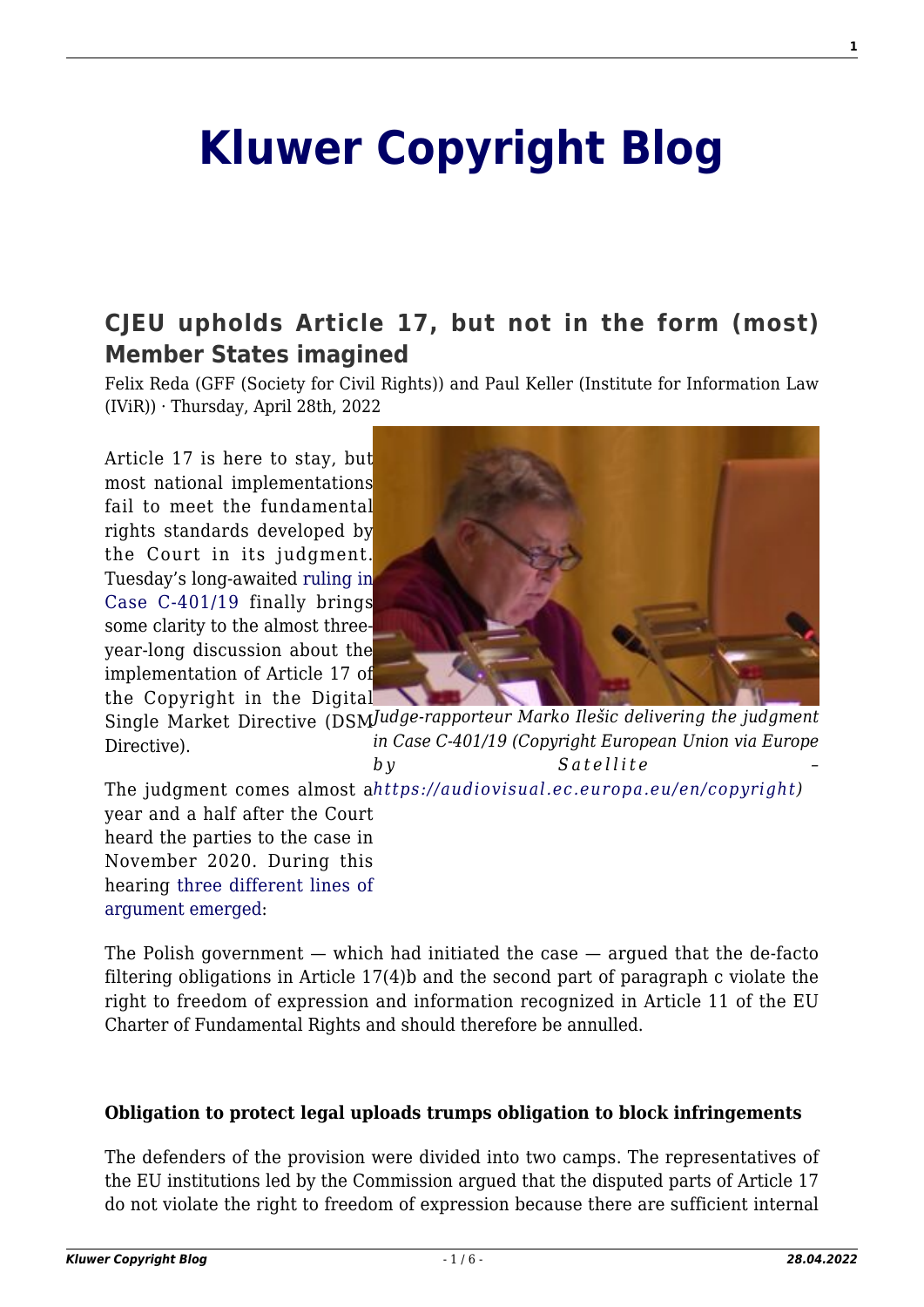safeguards present in other parts of the Article, notably in Article 17(7), which contains an obligation not to prevent the availability of lawful uploads.

On the other hand the representatives of France, Spain and Portugal argued that Article 17 did not violate the Charter because any undue limitations of the freedom of expression would be temporary in nature and would be justified by the overarching regulatory objective of effectively protecting the rights of authors and other rightholders.

In this week's judgment the Court rejected the argument brought forward by Poland and concluded that the design of Article 17 includes sufficient safeguards protecting the right to freedom of expression and information of the users. Just like the [Advocate](http://copyrightblog.kluweriplaw.com/2021/07/26/what-member-states-can-learn-from-the-ag-opinion-on-article-17/) [General in his opinion,](http://copyrightblog.kluweriplaw.com/2021/07/26/what-member-states-can-learn-from-the-ag-opinion-on-article-17/) the Court arrives at this conclusion largely along the lines of argument presented by the EU institutions. In [its judgment](https://curia.europa.eu/juris/documents.jsf?num=C-401/19) [paras 78-79] the CJEU confirms the interpretation brought forward by the institutions that the contested filtering provisions in Article 17(4) are mere "obligations of best effort" while the obligation not to prevent the availability of lawful uploads is an "obligation of result". This hierarchy of obligations has been the central element of the Commission's defence of the provision's fundamental rights compliance and has been disputed by the three Member States led by France and by representatives of rightholders. Having the Court confirm the Commission's interpretation forms the basis of much of the rest of the judgment and will be an important consideration for Member States when implementing the directive.

#### **Court limits upload filters to obvious infringements**

While the Court has rejected Poland's overall claim, it does concur with Poland on one important point — that the disputed provisions of Article 17 will necessitate the use of automated upload filters [para 55] and that their use constitutes a form of prior restraint [para 68]. Drawing extensively on the case-law of the European Court of Human Rights, the Court underlines that such prior restraint is not categorically prohibited, but is a particularly severe restriction of the right to freedom of expression and information that does require strong safeguards laid down in law. Article 17 only meets this bar when interpreting the safeguards enshrined in paragraphs 5 to 10 thereof in a fundamental rights-preserving manner.

Firstly, the Court follows the line of argument of the Advocate General that the application of upload filters must be limited to cases where the infringing nature of a use has been previously determined by a court or is manifest, without a need to consider the context of the use [AG opinion, para 198]. Otherwise, the obligation placed on platforms by Article 17 would constitute a prohibited general monitoring obligation as clarified by the Court in its *Glawischnig* ruling.

The Court appears to concur, albeit without employing the term "manifest", by pointing out that Article 17 may not oblige platforms to block uploads in cases where a finding of illegality "would require an independent assessment of the content by them in the light of the information provided by the rightholders and of any exceptions and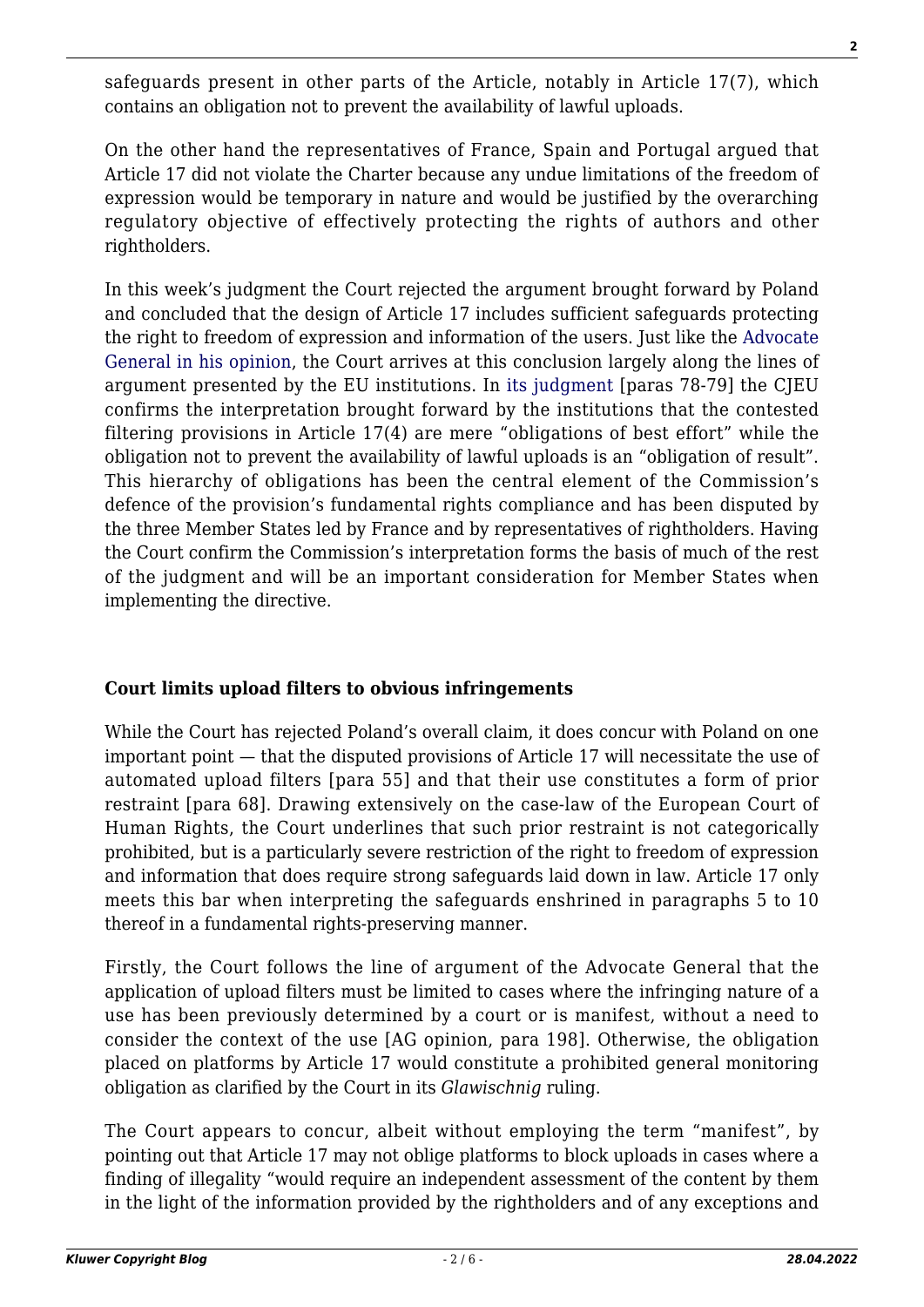limitations to copyright" [para.90].

At the same time, the Court holds the introduction of filtering obligations that lead to the blocking of lawful content to be incompatible with the right to freedom of expression [para. 86] – and indeed with Article 17 (7), which contains an obligation of result to prevent the blocking of lawful content, as explained above.

#### **Member States have not done their homework**

Read in conjunction, it follows from the requirement that Article 17 may not impose the use of filters that block legal content, and from the requirement that platforms may not be put in the position of having to independently assess the legality of user uploads, that platforms cannot be expected to define the technical parameters under which upload filters may be used, either. The question of what constitutes a manifest infringement in the eyes of a filtering algorithm must be answered by the legislator, not by platforms or private-sector vendors of filtering technologies.

Without further qualification of the filtering obligation by the Member States, this means that automated blocking of user uploads is not permissible for uses that put a protected work or parts of it in a new context, as they may well be covered by an exception or limitation to copyright, which the Court has elevated to the status of user rights [para. 87]. Additionally, automated blocking may only take place in cases where the blocking of works or other subject matter in the public domain or for which platform users may have obtained a licence is ruled out [para. 86]. The Court therefore places high requirements on the "necessary and relevant information" to be provided by rightholders, which is not further specified in Article 17 itself.

The Court outright rejects the claim made by the Polish, Spanish and French governments in the hearing on the case that the complaint and redress mechanism included in Article 17 (7) is by itself a sufficient safeguard. Rather, the Court characterises this ex-post mechanism as a procedural safeguard when the ex-ante safeguards fail and legal content does inadvertently get blocked [para 93]. Instead, it references the Advocate General's argument that "[service providers and Member State authorities] must take into account, *ex ante*, respect for users' rights" (AG opinion, para. 193, endorsed by the Court in para. 85). **Clearly, there is a need for Member States to define the safeguards against overblocking if platforms are supposed to be spared from having to make any independent assessments of legality on their own.**

#### **Do any national implementations of Article 17 meet the Court's standards?**

It is therefore no surprise that the Court points out that although Article 17 is upheld, this is without prejudice to any national implementations thereof [para. 71]. This bodes ill for the numerous verbatim implementations of Article 17 by Member States who have tried to kick the can down the road by simply copy-pasting Article 17 into their national copyright laws and leaving the difficult question of how it should be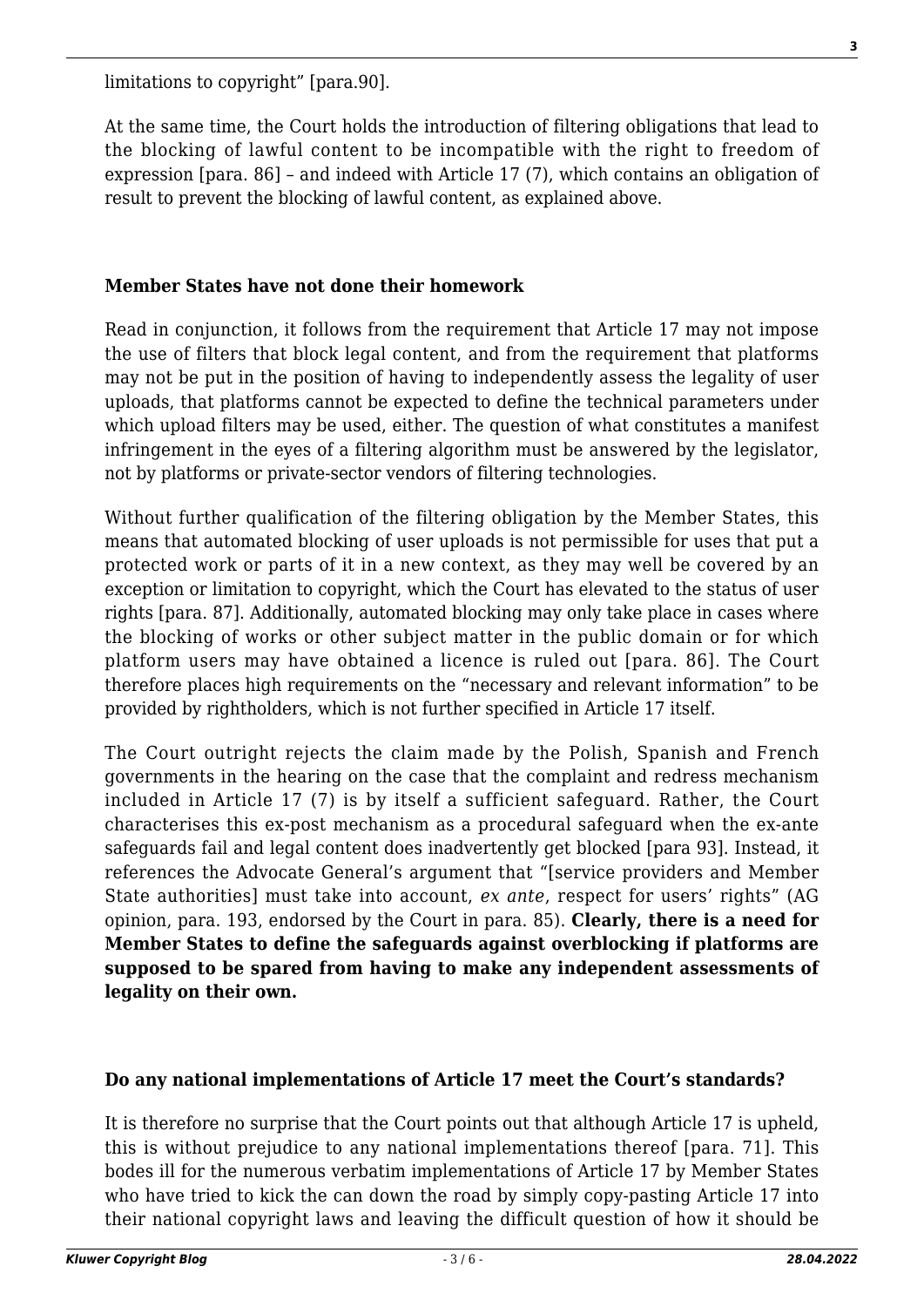applied in practice to the European Court of Justice.

It would go without saying that national implementations that diverge from the text of the Directive may be in violation of the Charter, but the statement by the Court could indicate that even the approach of simply re-stating the provisions of Article 17 in national law, employed by a large number of Member States, is insufficient, as it fails to include specific ex-ante safeguards that limit the application of upload filters to situations where the danger of over-blocking is minimal. This potential implication of the judgment is supported by the Court's statement that "Member States must, when transposing Article 17… into their national law, take care to act on the basis of an interpretation of that provision which allows a fair balance to be struck between the various fundamental rights protected by the Charter" (para. 99).

While some of those Member States (notably the Netherlands) have kept open the possibility of including such elements via secondary legislation, most will need to revisit their transpositions unless they want to expose themselves to legal challenges. In the meantime, courts in those Member States are required to interpret national law in a manner that complies with today's ruling.

When developing ex-ante safeguards to be included in national laws, the legislators, including those of the fourteen Member States that have not yet transposed Article 17, should refer to the parts of the Advocate General's opinion that expand on the nature of possible ex-ante safeguards – as well as those elements of the Commission's implementation guidance that have not been explicitly rejected by the Advocate General as being incompatible with the right to freedom of expression. As a result of yesterday's ruling, the Commission should revisit the controversial ["earmarking"](http://copyrightblog.kluweriplaw.com/2021/06/04/european-commission-back-tracks-on-user-rights-in-article-17-guidance/) [mechanism](http://copyrightblog.kluweriplaw.com/2021/06/04/european-commission-back-tracks-on-user-rights-in-article-17-guidance/) that had been rejected by the Advocate General and clearly does not comply with the Court's instruction that implementations must exclude "measures which filter and block lawful content when uploading" [para 85].

As a consequence of the Court's judgment, the Spanish and Italian transpositions, which contain elements that directly contradict the Court's interpretation (*Art. 102 decies (3)* of the Italian implementation decree and *Artículo 73 (10)* of the Spanish Royal Decree) will need to be changed by the respective legislators. Both provisions require that blocked uploads that are subsequently disputed by the uploader remain unavailable until the resolution of the dispute. This requirement does not meet the standards developed by the Court. In addition, both Member States should introduce ex-ante safeguards that limit the use of automated content filters to manifestly infringing uploads.

#### **Redemption of the "German Sonderweg"**

The only two national transpositions so far that could in principle meet the Court's standards are the German and Austrian laws, which both [include ex-ante safeguards](http://copyrightblog.kluweriplaw.com/2022/01/24/article-17-the-year-in-review-2021-edition/) [against overblocking](http://copyrightblog.kluweriplaw.com/2022/01/24/article-17-the-year-in-review-2021-edition/) in the form of quantitative minimum thresholds for the use of upload filters and allow users, under certain circumstances, to flag uploads of longer extracts of copyright-protected works as covered by an exception or limitation. Those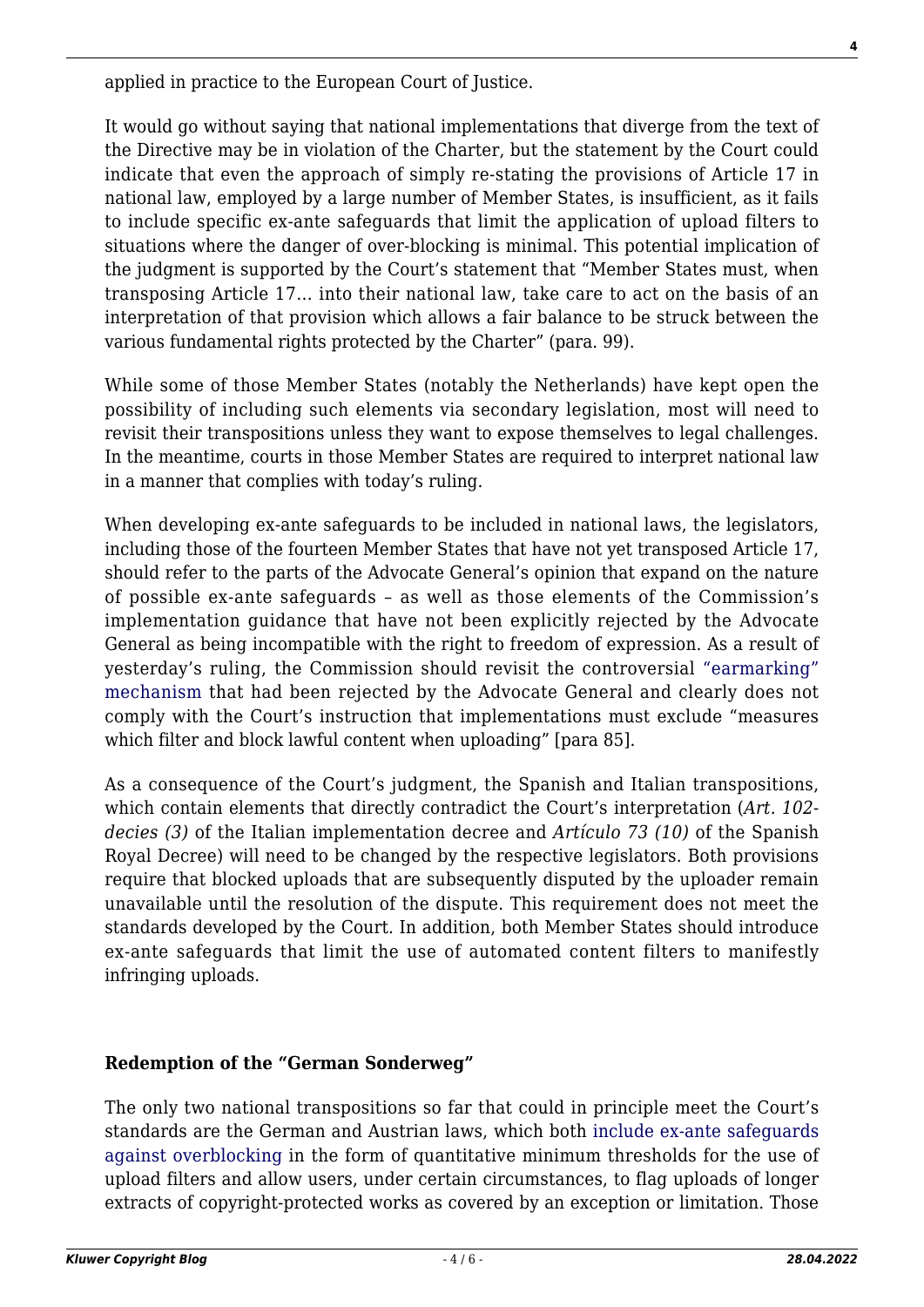ex-ante safeguards are backed up by procedural ex-post safeguards that go beyond the complaint and redress mechanism. These are more pronounced in the German implementation, which includes a right for researchers to access data about content moderation decisions by platforms and a collective redress option by organisations representing users' rights, whereas the Austrian implementation merely empowers an administrative authority to sanction structural overblocking by platforms based in Austria.

However, upon closer examination, the Austrian implementation is at odds with the CJEU ruling in at least two respects: Firstly, Austria limits the application of the exception for caricature, parody and pastiche to uses made on online platforms covered by Article 17. This implementation not only leads to counter-intuitive results that strengthen the dominant position of large online companies, where a parody published on a creator's personal website would violate copyright, but the same parody posted on Facebook would be legal. It also disregards the special importance that the EU legislator has awarded to this copyright exception for the exercise of freedom of expression. As the Court rightly points out, Article 17 makes this copyright exception, as well as the exception for quotation, criticism and review, mandatory for all Member States [para. 87].

Secondly, the Austrian implementation includes the earmarking provision recommended by the European Commission in its guidance, which endorses the blocking of user uploads that are not manifestly infringing in scenarios where rightholders claim that the potential economic damage resulting from infringements is particularly high. While the German implementation includes a similar provision which may also fail to meet the Court's standards, it has a higher likelihood of prevailing, as it is strictly limited to unpublished video content or works whose initial communication to the public is still ongoing – both scenarios during which user uploads are unlikely to be covered by a copyright exception. Austria, on the other hand, simply decides that the claimed economic risk of a use outweighs the user rights to make legal use of certain types of "high-value" content, a proposition that the Advocate General rightfully rejected as being incompatible with freedom of expression.

It appears therefore that thus far the German transposition of Article 17 is the only one that has a chance of meeting the Court's requirements for the protection of freedom of expression. Specific elements of it still appear grossly insufficient, such as the very low quantitative threshold established for the filtering of texts, which is all but guaranteed to produce false positives, given that even the full name of the DSM Directive is longer than the threshold set at 160 characters. The overall approach chosen by Germany has however been vindicated by the judgment, which is all the more remarkable given that throughout the national legislative process, it was decried by representatives of the entertainment industry as a "Sonderweg" – a deviation from the requirements of EU law.

Further research will be necessary to test whether the German transposition will prevent over-blocking in practice, as platforms are [slowly starting to implement its](https://zenodo.org/record/5865619#.YmFVLJLP0n1) [requirements.](https://zenodo.org/record/5865619#.YmFVLJLP0n1) If so, it could become a model for a uniform implementation of Article 17 throughout the Union.